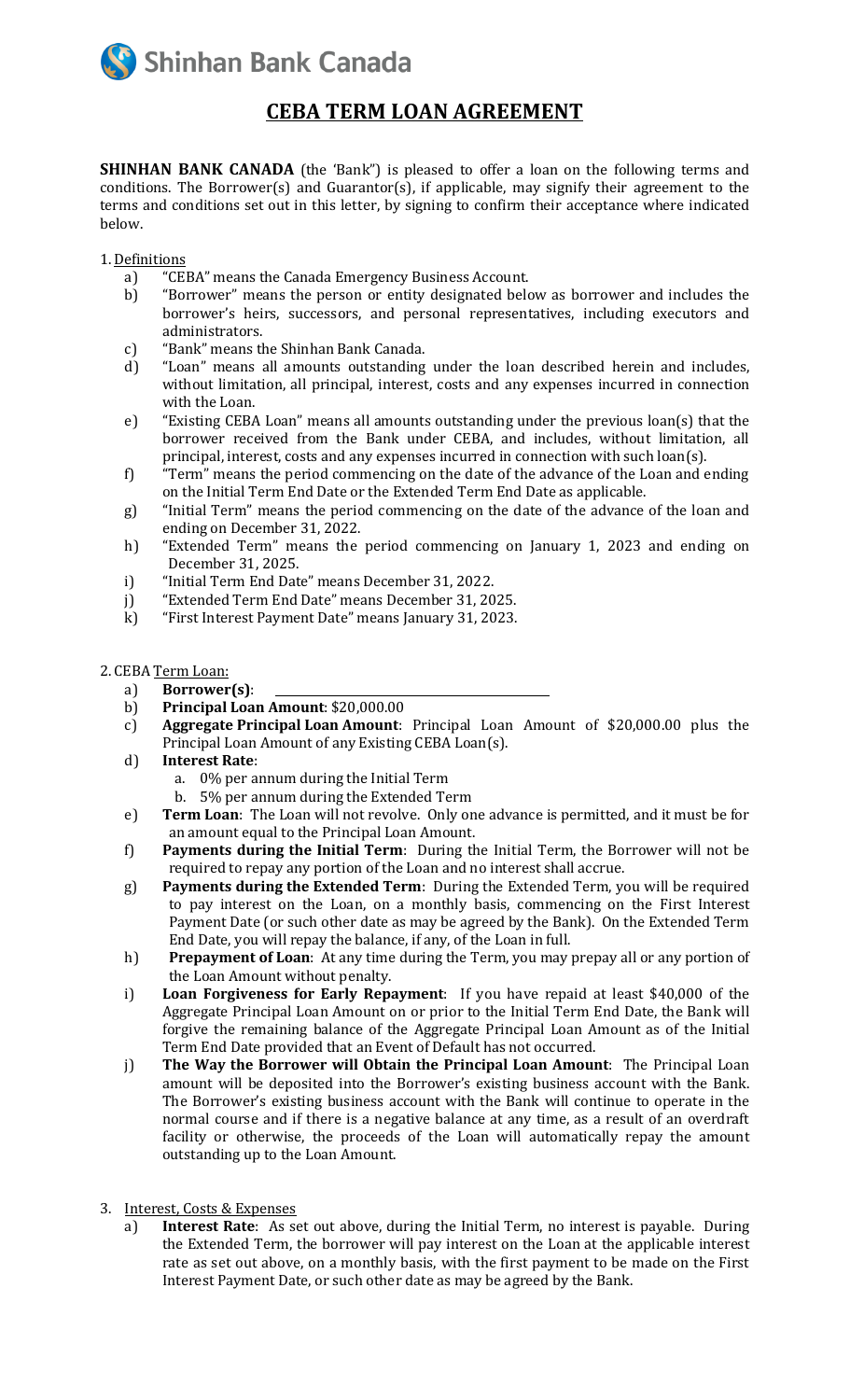- b) **Compound & Payable Monthly**: Interest on the Loan during the Extended Term is calculated daily (including February 29 in a leap year), compounded and payable monthly not in advance at the applicable interest rate set out above.
- c) **How Interest is Calculated and Payable**: The Bank calculates interest on the basis of a 365-day year. Interest is charged on February 29 in a leap year. Interest will continue to be payable by you both before and after maturity, a default of this agreement, and/or a judgment is rendered against the borrower.
- d) **Costs and Expenses**: The Borrower(s) agrees to pay all of the Bank's costs incurred from time to time including, without limitation, legal fees, appraisal fees, and environmental assessment fees, and any costs incurred in the administration or enforcement of the loan and security documentation on a substantial indemnity basis.
- 4. Conditions Before Funding The Bank shall not be required to make any advance of the loan until the Bank is satisfied in its sole discretion that all terms and conditions have been satisfied, or that the Bank has elected to waive same in writing. Such conditions shall include, among other things:
	- a) That the borrower has provided the Bank with a signed "Attestation of the Borrower" form as required by the Government of Canada;
	- b) that the form, content, and registration of all documentation and information provided by the Borrower(s) and Guarantor(s) is satisfactory to the Bank;
	- c) that the representations and warranties of the Borrower(s) are true, accurate and complete;
	- d) that the Bank shall be satisfied in its sole discretion with any security or other undertaking provided by the Borrower(s) and/or Guarantor(s), as the case may be;
	- e) that this loan agreement shall not be assigned by the Borrower(s) without the prior written consent of the Bank, which consent may be withheld arbitrarily.
- 5. Borrower(s) Covenants, Representations and Warranties
	- 5.1 The Borrower(s) covenant, represent, and warrant that it shall:
	- a) punctually pay monies when they become due;
	- b) maintain accurate books and records and prepare Financial Statements for the Borrower(s) in accordance with generally accepted accounting principles and provide same to the Bank on request;
	- c) submit following documents to Bank;
		- (i) signed "Attestation of the Borrower" form
		- (ii) Financial statement annually in order to examine overall business performance, if required by the Bank.
	- d) and, allow Bank Officer to inspect the property and must make available its records at reasonable periods for inspection purposes.
	- 5.2 During the duration of the loan, the Borrower(s) shall NOT without the Bank's prior written consent:
	- a) sell, lease, assign, or otherwise dispose of all or substantially all of your assets; or
	- b) change any material ownership or change the capital structure of the Borrower.
	- 5.3 The Borrower(s) represent and warrant that:
	- a) if applicable, the Borrower(s) and/or the Guarantor(s), are validly constituted and subsisting corporations under the laws of British Columbia and/or Canada, as applicable;
	- b) the corporation, if applicable, is duly registered and qualified to carry on business in British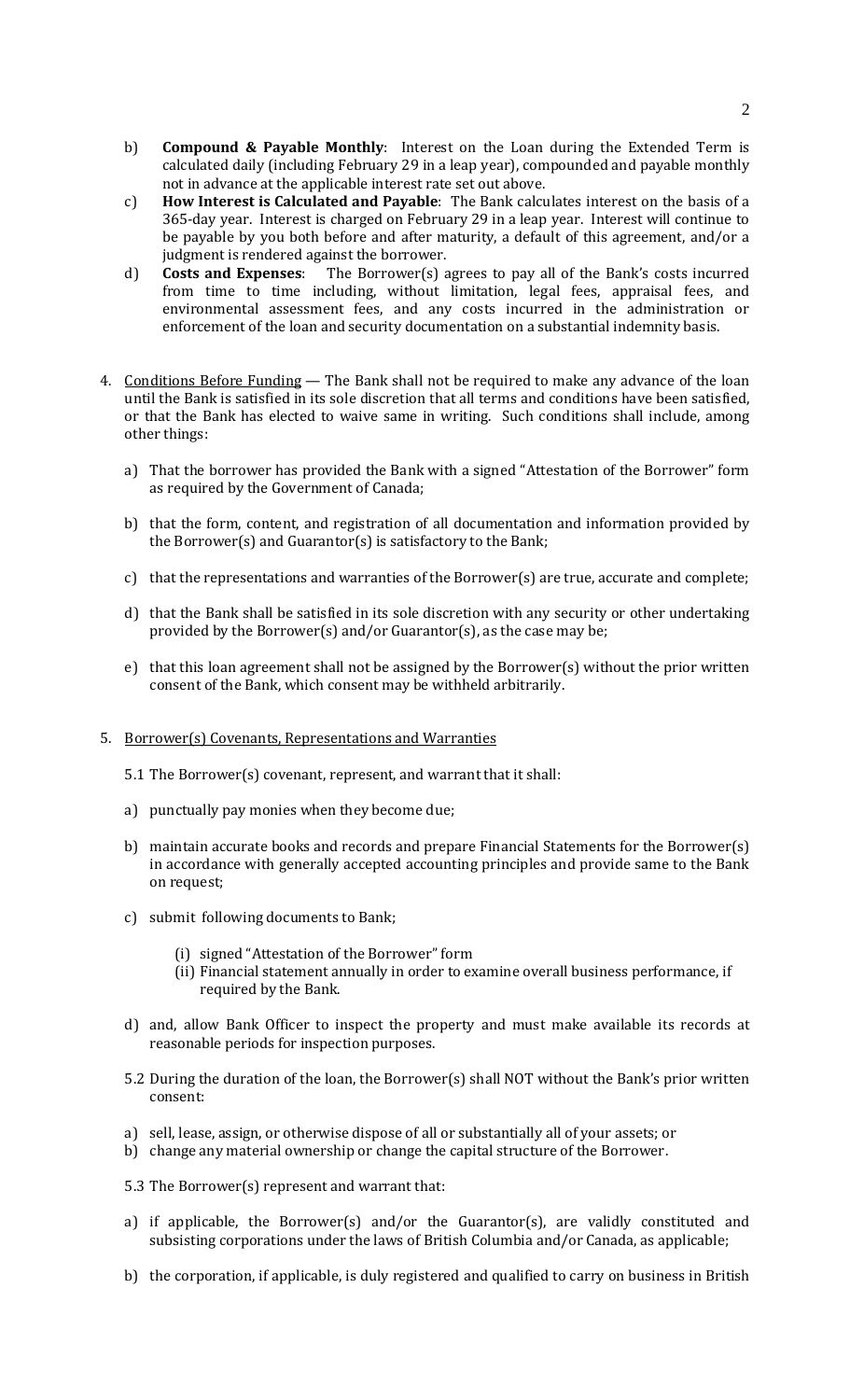Columbia and elsewhere, as applicable; and;

- c) the execution and delivery of this Loan Agreement has been duly authorized by all necessary actions and parties and does not violate any laws or contracts to which the Borrower(s) is a party or, if applicable any provision of the corporation's constating documents or by-laws or any unanimous shareholders agreement to which it is subject, or result in the creation of any encumbrance on its properties and assets except as contemplated herein.
- 5.4 Non Merger  $-$  The agreements, representations, warranties and covenants of the Borrower(s) and Guarantor(s) set out in this Loan Agreement shall not merge upon the execution and registration of the legal and security documents and the advance of the loan, but shall survive until all obligations under this loan agreement, the security documentation and other related documents have been fully performed and the principal loan amount, with interest thereon, and any other monies payable to the Bank are paid in full.
- 6. Events of Default Without limitation and notwithstanding the terms for repayment of certain facilities as recited herein, and in addition to any other provisions relating to default set out in the loan, legal or security documentation, it shall be an Event of Default if any one or more of the following events has occurred or is continuing:
	- a) the non-payment when due of principal, interest or any other amounts due by the Borrower(s);
	- b) the default by the borrowers of any other loan given by the Bank, including but not limited to the non-payment of principal, interest or any other amounts when due;
	- c) the breach by the Borrower(s) of any provision of this loan agreement, the loan, legal or security documentation, or any other agreement with the Bank, including but not limited to other loan agreements;
	- d) if any representation or warranty made by the Borrower(s) and/or the Guarantor(s) shall be false or inaccurate in any material respect, including the information that the borrower has certified to the Bank in the "Attestation of the Borrower" form;
	- e) if in the opinion of the Bank. in its sole discretion, there is a material adverse change in the financial condition, name, ownership, structure or operation of the Borrower(s) or of the Guarantor(s); and,
	- f) if any proceedings for the dissolution, liquidation or winding up of the Borrower(s) or the Guarantor(s) or for the suspension of the operations of the Borrower(s) or the Guarantor(s) are commenced or in the event of the bankruptcy, liquidation, or general insolvency of the Borrower(s) or the Guarantor(s), or if a receiver or receiver/manager is appointed for all or any part of the business or assets of the Borrower(s) or the Guarantor(s).
- 7. Remedies Upon Default
	- 7.1 In the event that any one or more of the Events of Default noted above has occurred or is continuing, then any right of the Borrower(s) to make further borrowings under this loan agreement shall immediately terminate and the Bank, at its option, by written notice to the Borrower(s), may declare the loan amount to be immediately due and payable together with all accrued interest and any other charges, all without further notice or demand. Upon receipt of such notice, the Borrower(s), shall immediately pay to the Bank all amounts due and payable under this loan agreement, the loan, legal and security documentation, The Bank may enforce its rights to realize upon its security and retain sufficient funds to cover any amounts outstanding.
	- 7.2 Any default under the loan contemplated in this Loan Agreement shall be deemed to be a default under all other loans granted to the Borrower(s) by the Bank at any time, Likewise, any default under any existing or future loan granted to the Borrower(s) by the Bank shall be deemed to be a default under the loan contemplated herein.
	- 7.3 The borrower(s) and guarantor(s), as the case may be, hereby acknowledge and confirm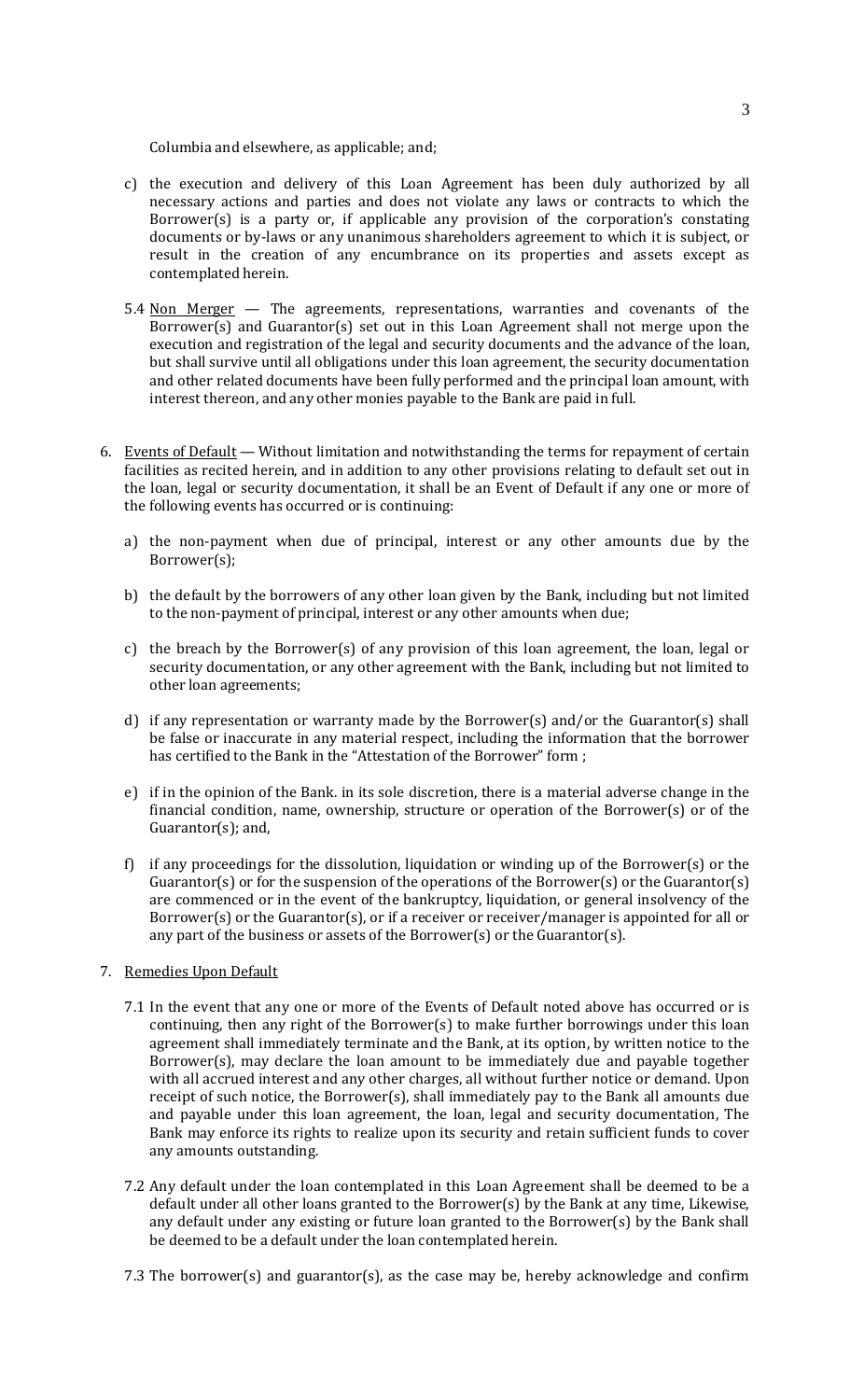that, at the Bank's option, it may forbear from exercising its remedies and otherwise provide time or indulgences in respect of any unpaid but due amounts, in which case the borrower(s) and the guarantor(s) hereby irrevocably confirm that the limitation period shall not be deemed to run against the Bank during the period of such forbearance or indulgence. Notwithstanding the foregoing, the borrower(s) and guarantor(s) hereby agree at any time and from time to time, upon request by the Bank, to immediately provide a written acknowledgement executed by the borrower(s) and the guarantor(s) acknowledging and confirming their indebtedness to the Bank under this loan agreement and any related loan or security documentation. The borrower(s) and the guarantor(s) further confirm and agree that any payment of principal, interest or any other amount at any time or from time to time hereunder or under any related loan or security documentation shall be deemed to be an acknowledgement by the borrower(s) and the guarantor(s) of its/their liability and continuing liability for the principal, interest and any other amounts due under this loan agreement and any related loan or security documentation.

- 7.4 If there has been no uncured default under the Loan as of the date of the maturity, the Bank, at its option, may extend and/or renew the Loan by way of a written agreement to amend and extend the Loan, provided that it is understood that the Bank shall be under no obligation whatsoever to extend or renew the Loan. The parties specifically agree that, if the Loan has not been repaid at maturity, the Bank may, at its option, automatically extend the Loan on the same terms and conditions as the original Loan or for a renewal period of six (6) months open term, or alternatively the Bank may choose not to process a renewal or extension of the loan (in which case the full principal sum of the loan and all unpaid interest and costs will be due to be paid on the maturity date). In the event that the Bank extends the loan on the same terms and conditions as the original loan, or for a period of six months, then the loan shall bear interest at the Bank's posted rate as of the date of maturity. The Borrowers and Guarantors hereby irrevocably consent to such an extension and/or renewal as the Bank sees fit, whether or not they join in and/or execute an agreement to amend and extend the Loan and whether or not they receive notice or consent at the time of such extension or renewal.
- 8. Co-borrowers
	- 8.1 Joint and Several Liability Where there is more than one borrower, the liability of the borrowers to the Bank shall be joint and several.
- 9. Assignment and Transfer The Bank may at any time(s) assign or otherwise transfer all or any of its benefit, right and interest under this loan and/or all or any of the goods, documents and other properties on which the Bank has a security interest and may deliver the same or any part thereof to the transferee(s), who shall thereupon become vested with all the powers and rights in respect thereto given to the Bank hereunder or in the securities transferred. The Bank shall thereafter be released and fully discharged from any liability, obligation or responsibility in respect of the goods, documents or other properties so transferred, but shall retain all rights and powers hereby given in respect of goods, documents or other properties not so transferred, The Borrower(s) hereby acknowledge that it/they may not assign or otherwise transfer any of its/their benefits, rights and interest under this Loan Agreement the loan without the Bank's prior written consent.
- 10. Severability If any provision of this letter is or becomes prohibited or unenforceable in any jurisdiction, such prohibition or unenforceability shall not invalidate or render unenforceable the provision concerned in any other jurisdiction nor shall it invalidate, lessen or impair the enforceability any of the remaining provisions.
- 11. Governing Law This loan agreement shall be construed in accordance with and governed by the laws of the Province of British Columbia and of Canada applicable therein. The Borrower(s) and Guarantor(s) hereby irrevocably attorn to the jurisdiction of the Courts of the Province of British Columbia.
- 12. Expiry Date This Loan Agreement expires on March 31, 2021. If the loan is not advanced on